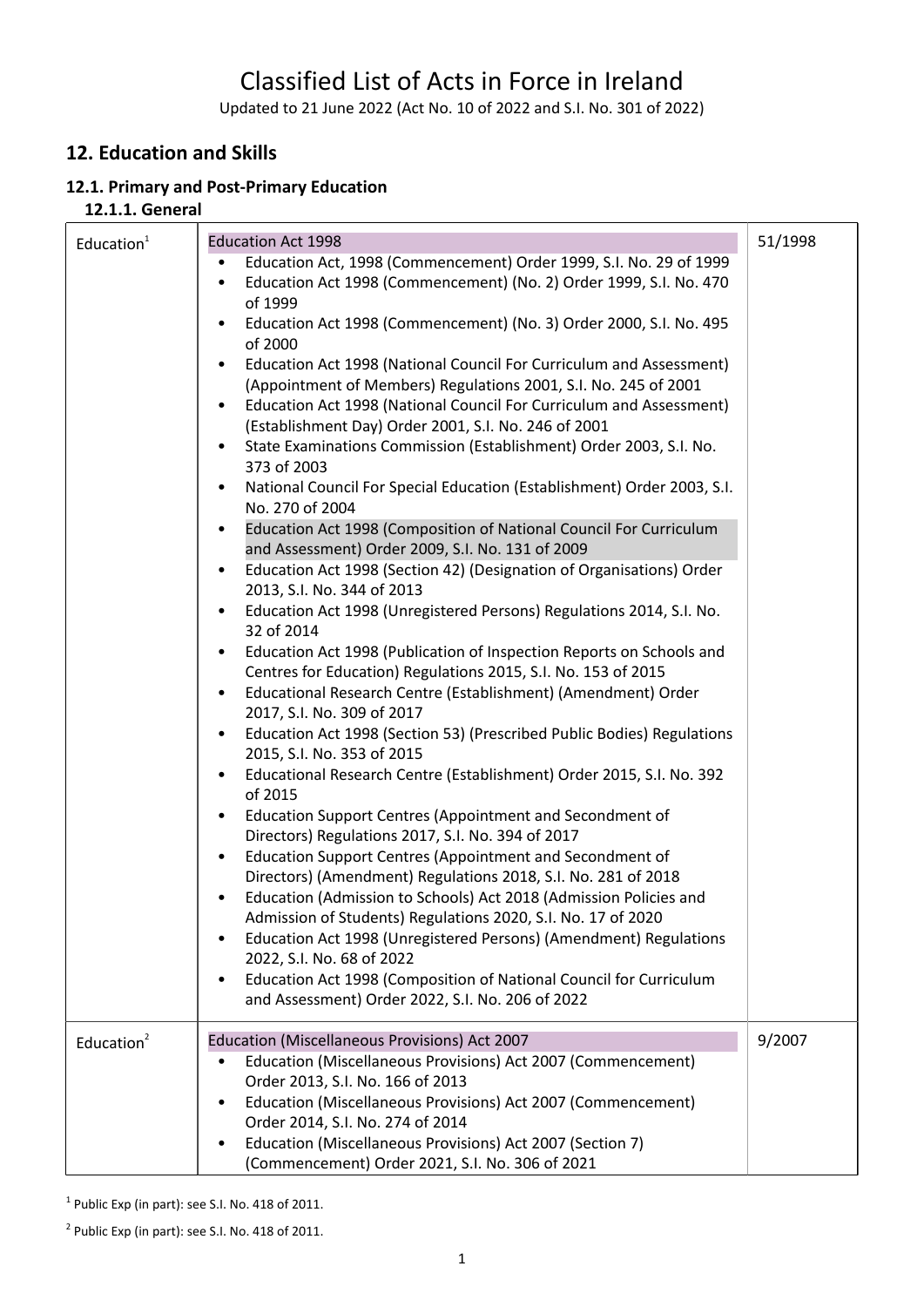|           | Education (Miscellaneous Provisions) Act 2007 (Vesting) Order 2021,<br>S.I. No. 307 of 2021                                                                                                                                                                                                                                                                             |                         |
|-----------|-------------------------------------------------------------------------------------------------------------------------------------------------------------------------------------------------------------------------------------------------------------------------------------------------------------------------------------------------------------------------|-------------------------|
| Education | Education (Amendment) Act 2012<br>Education (Amendment) Act 2012 (Commencement) Order 2012, S.I.<br>No. 190 of 2012<br>Education (Amendment) Act 2012 (Remaining Provisions)<br>(Commencement) Order 2013, S.I. No. 418 of 2013                                                                                                                                         | 14/2012                 |
| Education | Education (Miscellaneous Provisions) Act 2015<br>Education (Miscellaneous Provisions) Act 2015 (Commencement)<br>Order 2015, S.I. No. 268 of 2015                                                                                                                                                                                                                       | 11/2015                 |
| Education | Education (Admission to Schools) Act 2018<br>Education (Admission to Schools) Act 2018 (Commencement) Order<br>2018, S.I. No. 396 of 2018<br>Education (Admission to Schools) Act 2018 (Commencement) Order<br>2020, S.I. No. 6 of 2020<br>Education (Admission to Schools) Act 2018 (Commencement) (No. 2)<br>Order 2020, S.I. No. 366 of 2020                         | 14/2018                 |
| Education | Intermediate Education (Ireland) Act 1878                                                                                                                                                                                                                                                                                                                               | 41 & 42<br>Vict., c. 66 |
| Education | Education (Provision of Meals) Act 1914                                                                                                                                                                                                                                                                                                                                 | 4 & 5 Geo. 5,<br>c. 20  |
| Education | Education (Leaving Certificate 2021) (Accredited Grades) Act 2021<br>Education (Leaving Certificate 2021) (Accredited Grades) Act 2021<br>(Commencement) Order 2021, S.I. No. 268 of 2021<br>Education (Leaving Certificate 2021) (Accredited Grades) Act 2021<br>$\bullet$<br>(Withholding of Accredited Grades and Appeals) Regulations 2021, S.I.<br>No. 453 of 2021 | 8/2021                  |

# **12.1.2. Education Welfare and Attendance**

| Education <sup>3</sup> | Education (Welfare) Act 2000                                               | 22/2000 |
|------------------------|----------------------------------------------------------------------------|---------|
|                        | Education (Welfare) Act 2000 (Section 28) (Prescribed Bodies)<br>$\bullet$ |         |
|                        | Regulations 2005, S.I. No. 639 of 2005                                     |         |
|                        | Education (Welfare) Act 2000 (Prescribed Form) (Section 14)                |         |
|                        | Regulations 2020, S.I. No. 330 of 2020                                     |         |
|                        |                                                                            |         |

# **12.1.3. Special Educational Needs**

| Education <sup>4</sup> | Education for Persons with Special Educational Needs Act 2004              | 30/2004 |
|------------------------|----------------------------------------------------------------------------|---------|
|                        | Education for Persons with Special Educational Needs Act 2004<br>$\bullet$ |         |
|                        | (Commencement) Order 2005, S.I. No. 507 of 2005                            |         |
|                        | Education for Persons with Special Educational Needs Act 2004<br>$\bullet$ |         |
|                        | (Establishment Day) (Section 19) Order 2005, S.I. No. 508 of 2005          |         |
|                        | Education for Persons with Special Educational Needs Act 2004<br>$\bullet$ |         |
|                        | (Establishment Day) (Section 36) Order 2005, S.I. No. 509 of 2005          |         |

 $^3$  Education (other than s.12(6)(e)): see S.I. No. 588 of 2020. Previously Gaeltacht: see S.I. No. 214 of 2011 and S.I. No. 215 of 2011. Public Exp (in part): see S.I. No. 418 of 2011.

 $4$  Public Exp (in part): see S.I. No. 418 of 2011.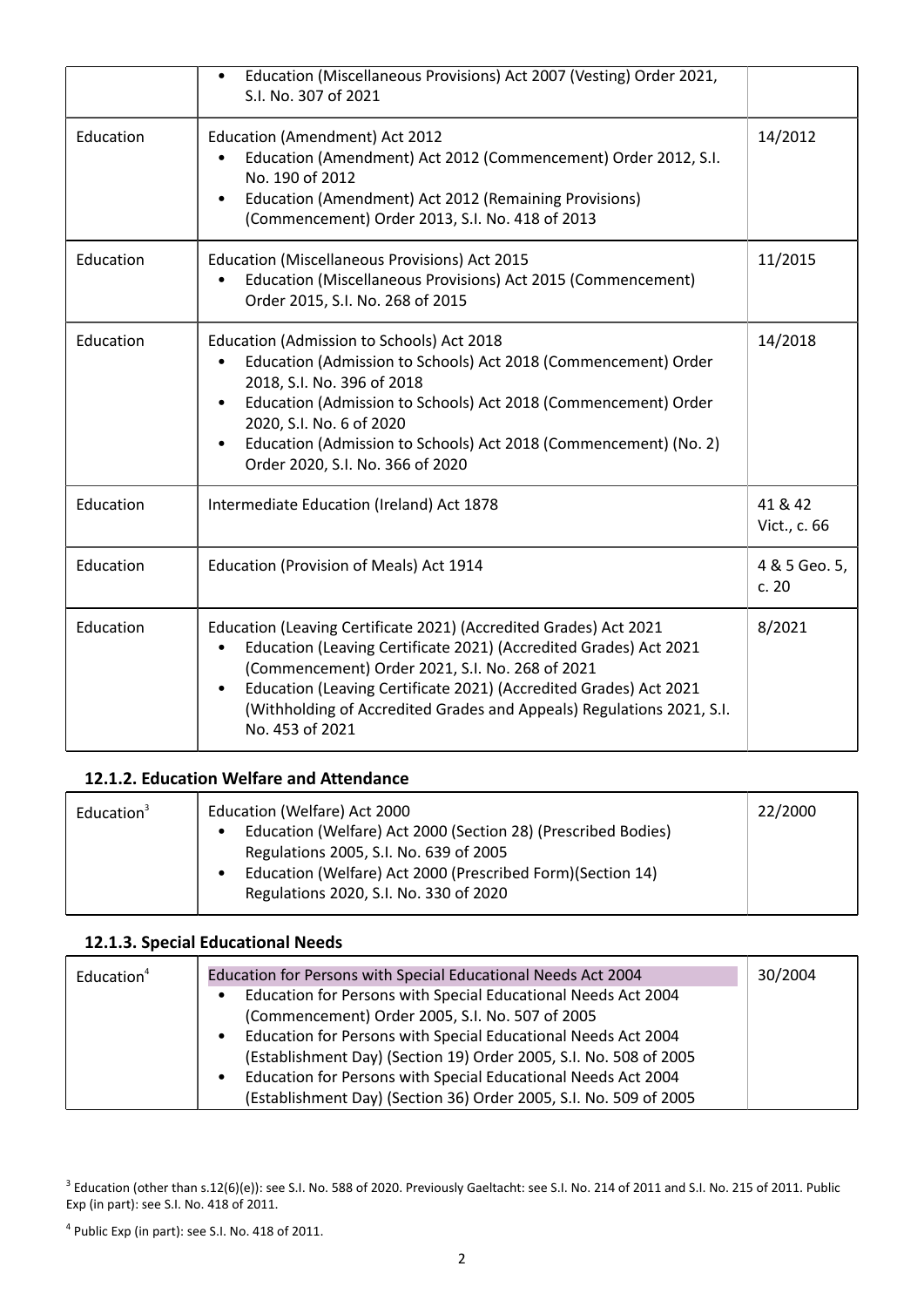| Education for Persons with Special Educational Needs Act 2004 |  |
|---------------------------------------------------------------|--|
| (Commencement) (No. 2) Order 2005, S.I. No. 636 of 2005       |  |

## **12.1.4. Teaching Council**

| Education <sup>5</sup> | Teaching Council Act 2001 <sup>6</sup><br>Teaching Council (First Election of Members) Regulations 2004, S.I. No.<br>$\bullet$<br>916 of 2004<br>Teaching Council Act 2001 (Commencement) Order 2006, S.I. No. 184<br>$\bullet$<br>of 2006<br>Teaching Council Act 2001 (Establishment Day) Order 2006, S.I. No. 185<br>$\bullet$<br>of 2006<br>Teaching Council Act 2001 (Amendment of Nominating Bodies) Order<br>$\bullet$<br>2012, S.I. No. 73 of 2012<br>Teaching Council Act 2001 (Commencement) Order 2012, S.I. No. 328<br>of 2012<br>Teaching Council (Charging, Receipt and Recovery of Fees) Regulations<br>$\bullet$<br>2012, S.I. No. 534 of 2012<br>Teaching Council Act 2001 (Commencement) Order 2013, S.I. No. 419<br>$\bullet$<br>of 2013<br>Teaching Council Act 2001 (Commencement) Order 2016, S.I. No. 407<br>$\bullet$<br>of 2016<br>Teaching Council (Evidence, Representations and Examination in Case<br>$\bullet$<br>of Alleged Medical Unfitness) Regulations 2016, S.I. No. 410 of 2016<br>Teaching Council (Disciplinary Committee Panel Procedures) Rules<br>٠<br>2016, S.I. No. 411 of 2016<br>Teaching Council (Registration) Regulations 2016, S.I. No. 444 of 2016<br>$\bullet$<br>Teaching Council (Registration) (Amendment) Regulations 2016, S.I.<br>$\bullet$<br>No. 557 of 2016<br>Teaching Council (Election of Members) Regulations 2019, S.I. No. 460<br>of 2019<br>Teaching Council (Election of Members) Regulations 2019, S.I. No. 461<br>$\bullet$<br>of 2019<br>Teaching Council (Registration) (Amendment) Regulations 2020, S.I.<br>$\bullet$<br>No. 269 of 2020<br>Teaching Council (Registration) (Amendment) Regulations 2021, S.I.<br>$\bullet$ | 8/2001  |
|------------------------|--------------------------------------------------------------------------------------------------------------------------------------------------------------------------------------------------------------------------------------------------------------------------------------------------------------------------------------------------------------------------------------------------------------------------------------------------------------------------------------------------------------------------------------------------------------------------------------------------------------------------------------------------------------------------------------------------------------------------------------------------------------------------------------------------------------------------------------------------------------------------------------------------------------------------------------------------------------------------------------------------------------------------------------------------------------------------------------------------------------------------------------------------------------------------------------------------------------------------------------------------------------------------------------------------------------------------------------------------------------------------------------------------------------------------------------------------------------------------------------------------------------------------------------------------------------------------------------------------------------------------------------------------------------------------------------------------------|---------|
|                        | No. 266 of 2021<br>Teaching Council (Registration) (Amendment) (No. 2) Regulations 2021,<br>$\bullet$<br>S.I. No. 745 of 2021                                                                                                                                                                                                                                                                                                                                                                                                                                                                                                                                                                                                                                                                                                                                                                                                                                                                                                                                                                                                                                                                                                                                                                                                                                                                                                                                                                                                                                                                                                                                                                          |         |
| Education              | Teaching Council (Amendment) Act 2006                                                                                                                                                                                                                                                                                                                                                                                                                                                                                                                                                                                                                                                                                                                                                                                                                                                                                                                                                                                                                                                                                                                                                                                                                                                                                                                                                                                                                                                                                                                                                                                                                                                                  | 2/2006  |
| Education              | Teaching Council (Amendment) Act 2015<br>Teaching Council (Amendment) Act 2015 (Commencement) Order<br>2016, S.I. No. 58 of 2016<br>Teaching Council (Amendment) Act 2015 (Commencement) (No. 2)<br>$\bullet$<br>Order 2016, S.I. No. 222 of 2016<br>Teaching Council (Amendment) Act 2015 (Commencement) (No. 3)<br>$\bullet$<br>Order 2016, S.I. No. 408 of 2016<br>Teaching Council (Amendment) Act 2015 (Commencement) (No. 4)<br>٠<br>Order 2016, S.I. No. 556 of 2016                                                                                                                                                                                                                                                                                                                                                                                                                                                                                                                                                                                                                                                                                                                                                                                                                                                                                                                                                                                                                                                                                                                                                                                                                            | 31/2015 |

 $<sup>5</sup>$  Public Exp (in part): see S.I. No. 418 of 2011.</sup>

 $^6$  Repealed Intermediate Education (Ireland) Act 1914. S.I. No. 33 of 1992 is obsolete on repeal of its enabling provision and dissolution of the Registration Council by Teaching Council Act 2001, ss. 48 and 49, and should be revoked.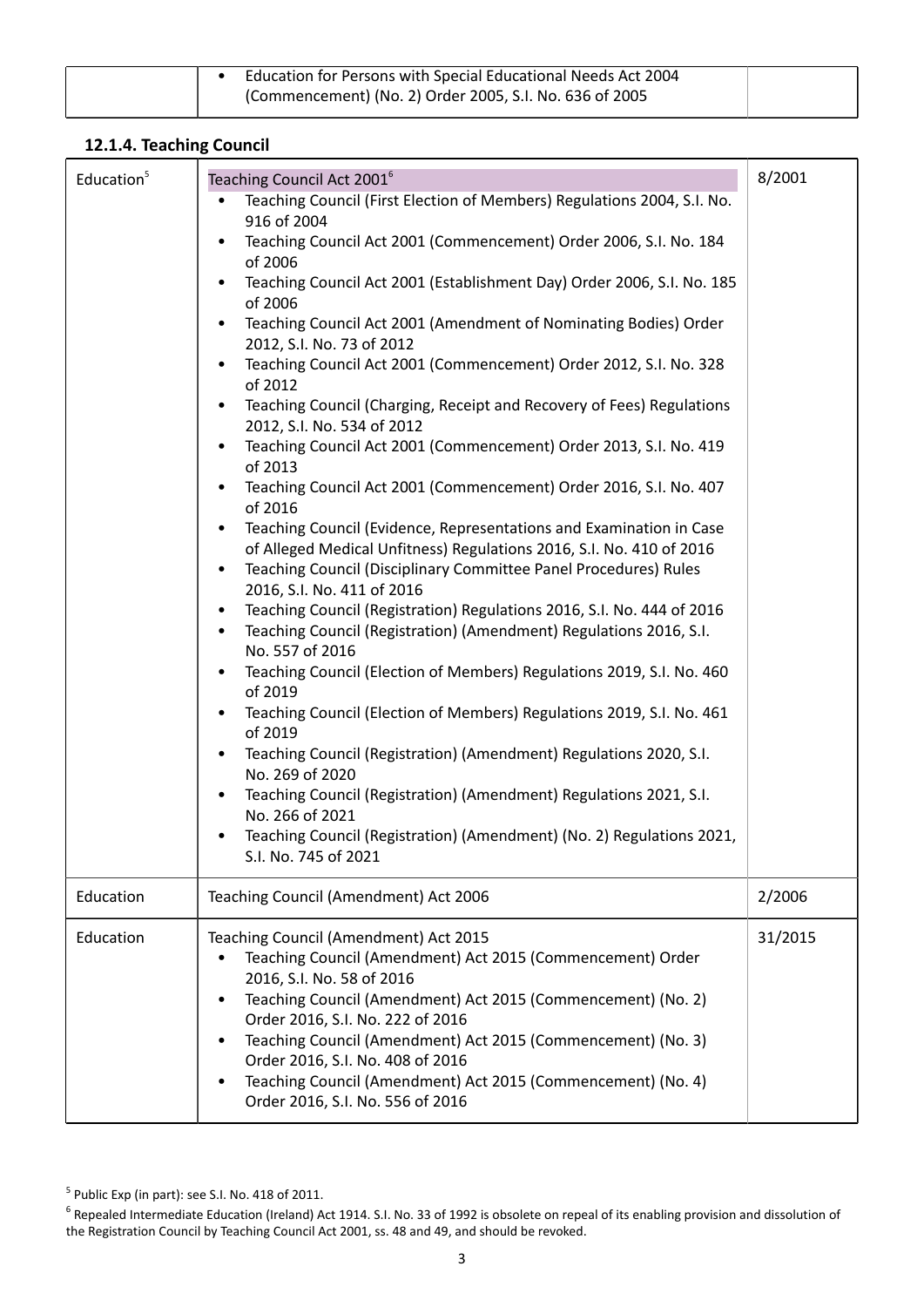#### **12.1.5. Teachers Pensions and Superannuation**

| Education <sup>7</sup> | <b>Teachers' Superannuation Act 1928</b><br>Primary School Teachers Pension Scheme 2009, S.I. No. 434 of 2009<br>Secondary, Community and Comprehensive School Teachers Pension<br>Scheme 2009, S.I. No. 435 of 2009<br>Secondary, Community and Comprehensive School Teachers Pension<br>٠<br>(Amendment) Scheme 2011, S.I. No. 110 of 2011<br>Primary School Teachers Pension (Amendment) Scheme 2011, S.I. No.<br>111 of 2011<br>Secondary, Community and Comprehensive School Teachers Pension<br>(Amendment) (No. 2) Scheme 2011, S.I. No. 332 of 2011          | 32/1928                 |
|------------------------|----------------------------------------------------------------------------------------------------------------------------------------------------------------------------------------------------------------------------------------------------------------------------------------------------------------------------------------------------------------------------------------------------------------------------------------------------------------------------------------------------------------------------------------------------------------------|-------------------------|
| Education              | Teachers' Superannuation (Amendment) Act 1990                                                                                                                                                                                                                                                                                                                                                                                                                                                                                                                        | 28/1990                 |
| Education              | National School Teachers (Ireland) Act 1879 <sup>8</sup><br>Teachers' Pension Rules 1924 [Vol. XVII p. 305], S.R.& O. No. 34 of 1924<br>Teachers' Pension (No. 2) Rules 1924 [Vol. XVII p. 311], S.R.& O. No. 35<br>of 1924<br>Teachers' Pension Rules 1925 [Vol. XVII p. 315], S.R.& O. No. 52 of 1925<br>Teachers' Pension Rules 1926 [Vol. XVII p. 321], S.R.& O. No. 45 of 1926<br>$\bullet$<br>Teachers' Pension Rules 1934 [Vol. XVII p. 323], S.R.& O. No. 14 of 1934<br>Teachers' Pension (No. 2) Rules 1934 [Vol. XVII p. 329], S.R.& O. No.<br>338 of 1934 | 42 & 43<br>Vict., c. 74 |

#### **12.1.6. Education and Training Boards<sup>9</sup>**

| Education | Education and Training Boards Act 2013 <sup>10</sup> |  |
|-----------|------------------------------------------------------|--|
|           |                                                      |  |

 $<sup>7</sup>$  Public Exp (in part): see S.I. No. 418 of 2011.</sup>

<sup>8</sup> This Act and its related secondary legislation appear to be obsolete. Its application was restricted and replaced by National School Teachers' Superannuation Scheme 1934 (S.I. No. 23 of 1934), art. 6, made under Teachers' Superannuation Act 1928 (32/1928). <sup>9</sup> Education and Training Boards Act 2013 (11/2013) renamed Vocational Education Committees as Education and Training Boards.

<sup>10</sup> Repealed Vocational Education Act 1930 (29/1930), Vocational Education (Amendment) Act 1936 (50/1936), Vocational Education (Amendment) Act 1944 (9/1944), Vocational Education (Amendment) Act 1947 (1/1947), Vocational Education (Amendment) Act 1950 (33/1950), Vocational Education (Amendment) Act 1953 (37/1953), Vocational Education (Amendment) Act 1962 (28/1962), Vocational Education (Amendment) Act 1970 (15/1970). The annual " Vocational Education (Grants for Annual Schemes of Committees) Regulations" made under the 1930 Act are spent and should be revoked: S.I. Nos. 104 of 1933, 200 of 1934, 655 of 1935, 295 of 1936, 271 of 1937, 265 of 1938, 171 of 1939, 105 of 1940, 341 of 1941, 270 of 1942, 256 of 1943, 173 of 1944, 152 of 1945, 113 of 1946, 121 of 1947, 156 of 1948, 95 of 1949, 117 of 1950, 155 of 1951, 240 of 1952, 207 of 1953, 139 of 1954, 210 of 1955, 159 of 1956, 227 of 1957, 199 of 1958, 218 of 1959, 211 of 1960, 189 of 1961, 170 of 1962, 219 of 1963, 228 of 1964, 5 of 1966, 66 of 1966, 55 of 1967, 53 of 1968, 43 of 1969, 58 of 1970, 120 of 1971, 89 of 1972, 90 of 1973, 87 of 1974, 375 of 1974, 328 of 1975, 313 of 1976, 392 of 1977, 380 of 1978, 412 of 1979, 403 of 1980, 434 of 1981, 372 of 1982, 397 of 1983, 364 of 1984, 431 of 1985, 453 of 1986, 350 of 1987, 363 of 1988, 352 of 1989, 328 of 1990, 355 of 1991, 443 of 1992, 418 of 1993, 464 of 1994, 384 of 1995, 428 of 1996, 58 of 1998, 228 of 1999, 172 of 2000, 279 of 2001, 330 of 2002, 681 of 2003, 911 of 2005, 912 of 2005.

The existing vocational education areas are replaced by 16 Education and Training Board areas and S.I. Nos. 88 to 92 of 1997 are obsolete and should be revoked. Miscellaneous other SIs which are spent should also be revoked:

Under the 1930 Act generally: S.I. Nos. 118 of 1938, 318 of 1953.

Under the 1930 Act, s. 4(2), (3): S.I. Nos. 366 of 1934, 74 of 1949

Under the 1930 Act, s. 8(6): S.I. Nos. 924 of 2004, 260 of 2005

Under the 1930 Act, ss. 44, 46: S.R.& O. No. 153 of 1945

Under the 1930 Act, s. 50(2): S.I. No. 209 of 1965

Under the 1930 Act, s. 53: S.I. Nos. 69 of 1932, 104 of 1933, 200 of 1934, 655 of 1935, 295 of 1936, 271 of 1937, 265 of 1938, 171 of 1939, 105 of 1940, 341 of 1941, 270 of 1942, 256 of 1943, 173 of 1944, 152 of 1945, 113 of 1946, 121 of 1947, 156 of 1948, 95 of 1949, 117 of 1950, 155 of 1951, 240 of 1952, 207 of 1953, 139 of 1954, 210 of 1955, 159 of 1956, 227 of 1957, 199 of 1958, 228 of 1964

Under the 1930 Act, s. 54: S.I. No. 104 of 1948Under the 1930 Act, s. 60 and 125: S.I. Nos. 86 of 1930, 28 of 1938, 29 of 1938, 33 of 1938, 12 of 1938, 360 of 1946, 234 of 1964, 23 of 1973, 20 of 1978

Under the 1930 Act, s. 100(2): S.I. Nos. 88 of 1997, 89 of 1997, 90 of 1997, 91 of 1997, 92 of 1997,Under the 1930 Act, s. 103(1): S.I. Nos. 85 of 1933, 252 of 1934, 320 of 1934, 675 of 1935, 250 of 1937, 173 of 1938, 372 of 1953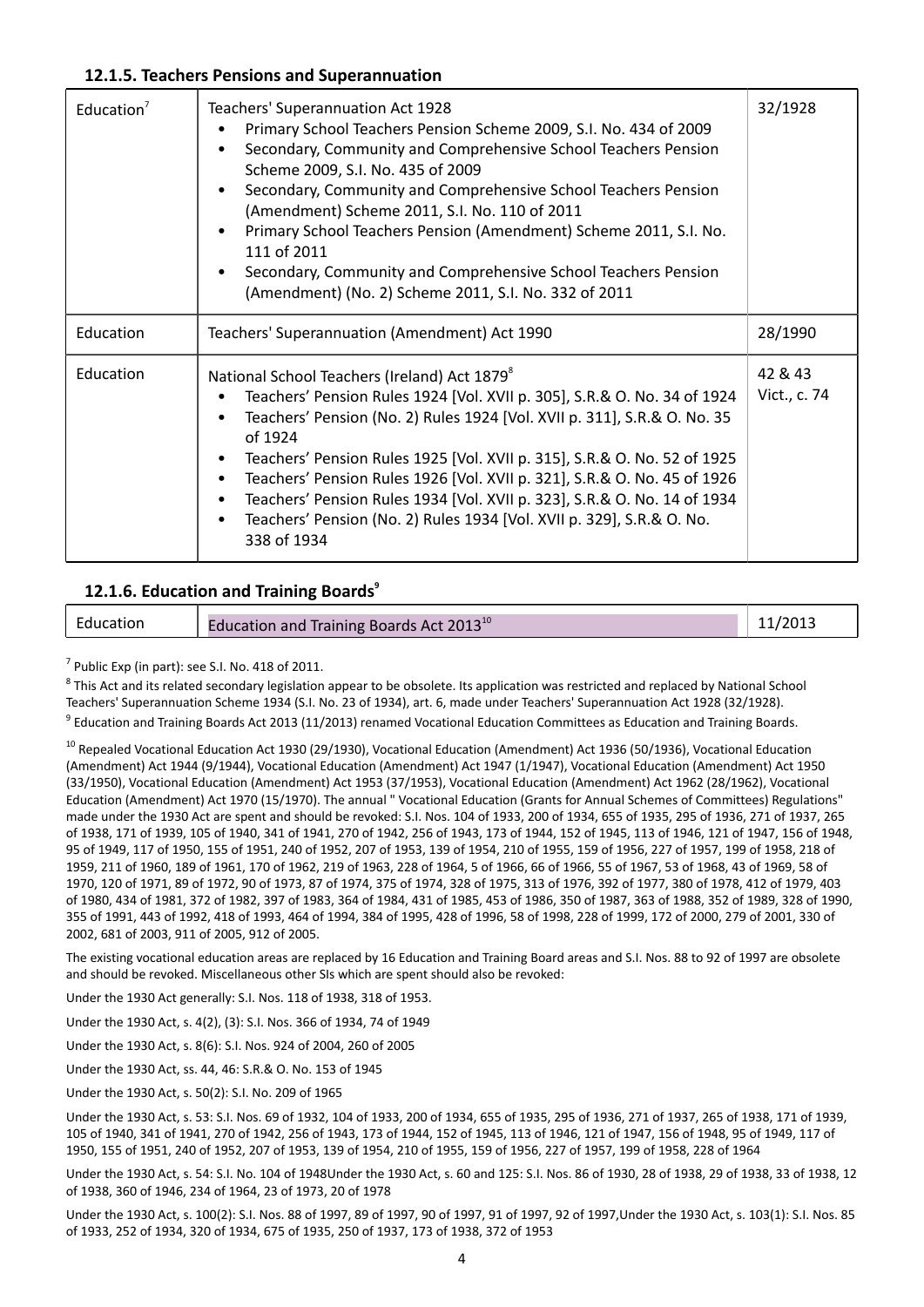|                         | Education and Training Boards Act 2013 (Commencement) Order 2013,<br>S.I. No. 211 of 2013<br>Education and Training Boards Act 2013 (Establishment Day) Order<br>2013, S.I. No. 212 of 2013<br>Education and Training Boards Act 2013 (Election of Staff) Regulations<br>2014, S.I. No. 270 of 2014<br>Education and Training Boards Act 2013 (Composition of Local<br>Authority Membership) Order 2014, S.I. No. 272 of 2014<br>Education and Training Boards Act 2013 (Section 32) Order 2019, S.I.<br>$\bullet$<br>No. 141 of 2019<br>Education and Training Boards Act 2013 (Local Authority Members)<br>$\bullet$<br>Regulations 2019, S.I. No. 142 of 2019    |         |
|-------------------------|---------------------------------------------------------------------------------------------------------------------------------------------------------------------------------------------------------------------------------------------------------------------------------------------------------------------------------------------------------------------------------------------------------------------------------------------------------------------------------------------------------------------------------------------------------------------------------------------------------------------------------------------------------------------|---------|
| Education <sup>11</sup> | Vocational Education (Amendment) Act 2001 <sup>12</sup><br>Vocational Education (Amendment) Act, 2001 (Commencement) (No.<br>1) Order 2001, S.I. No. 307 of 2001 <sup>13</sup><br>Vocational Education (Amendment) Act, 2001 (Commencement Order)<br>2001, S.I. No. 380 of 2001 <sup>14</sup><br>Vocational Education (Amendment) Act 2001 (Commencement) (No. 2)<br>Order 2004, S.I. No. 917 of 2004 <sup>15</sup><br>Vocational Education (Amendment) Act 2001 (Commencement) Order<br>$\bullet$<br>2004, S.I. No. 918 of 2004<br>Vocational Education (Amendment) Act 2001 (Commencement) (No. 3)<br>$\bullet$<br>Order 2004, S.I. No. 919 of 2004 <sup>16</sup> | 23/2001 |

# **12.2. Third Level and Higher Education Regulation 12.2.1. Higher Education Authority**

| Higher $Ed17$ | Higher Education Authority Act 1971                                              | 22/1971 |
|---------------|----------------------------------------------------------------------------------|---------|
|               | Higher Education Authority Act, 1971 (Commencement) Order 1972,                  |         |
|               | S.I. No. 116 of 1972                                                             |         |
|               | Higher Education Authority Act, 1971 (Designation of Institution of              |         |
|               | Higher Education) Regulations 1973, S.I. No. 58 of 1973                          |         |
|               | Higher Education Authority Act, 1971 (Designation of Institution of<br>٠         |         |
|               | Higher Education) Regulations 1976, S.I. No. 208 of 1976                         |         |
|               | Higher Education Authority Act, 1971 (Designation of Institution of<br>$\bullet$ |         |
|               | Higher Education) (No. 2) Regulations 1976, S.I. No. 295 of 1976                 |         |
|               | Higher Education Authority Act, 1971 (Designation of Institution of              |         |
|               | Higher Education) Regulations 1978, S.I. No. 287 of 1978                         |         |

Under the 1930 Act, s. 108: S.I. Nos. 214 of 1970Under the 1930 Act, s. 109: S.I. Nos. 386 of 1939, 135 of 1948, 8 of 1955 (provides for its own cessation under reg. 5(3)), 203 of 1958 (provides for its own cessation under reg. 5(3)), 61 of 1960, 275 of 1961, 44 of 1963 (provides for its own cessation under reg. 4(3)), 39 of 1965 (provides for its own cessation under reg. 4(3)), 287 of 1966 (provides for its own cessation under reg. 5(3)), 46 of 1968 (provides for its own cessation under reg. 4(3)), 73 of 1973, 342 of 1973

Under the 1944 Act: S.I. Nos. 37 of 1947, 56 of 1958, 708 of 2006

Under the 1947 Act, s. 6(4): S.I. Nos. 114 of 1963, 226 of 1964, 3 of 1969, 313 of 1972, 284 of 1976, 23 of 1978, 133 of 1981, 60 of 1984, 171 of 1998, 234 of 1990, 382 of 2004

Under the Local Government (Dublin) Act 1993: S.I. No. 205 of 1996

This is not necessarily a comprehensive list of spent/obsolete SIs related to the Vocational Education Acts, and further searches may reveal others.

<sup>11</sup> Public Exp (in part): see S.I. No. 418 of 2011.

<sup>12</sup> Only s. 36 remains in force.

<sup>13</sup> Obsolete because the provisions it commences have been repealed, it should be revoked.

- $14$  Ibid.
- $15$  Ibid.

 $16$  Ibid.

 $17$  See S.I. No. 451 of 2020. Public Exp (in part): see S.I. No. 418 of 2011.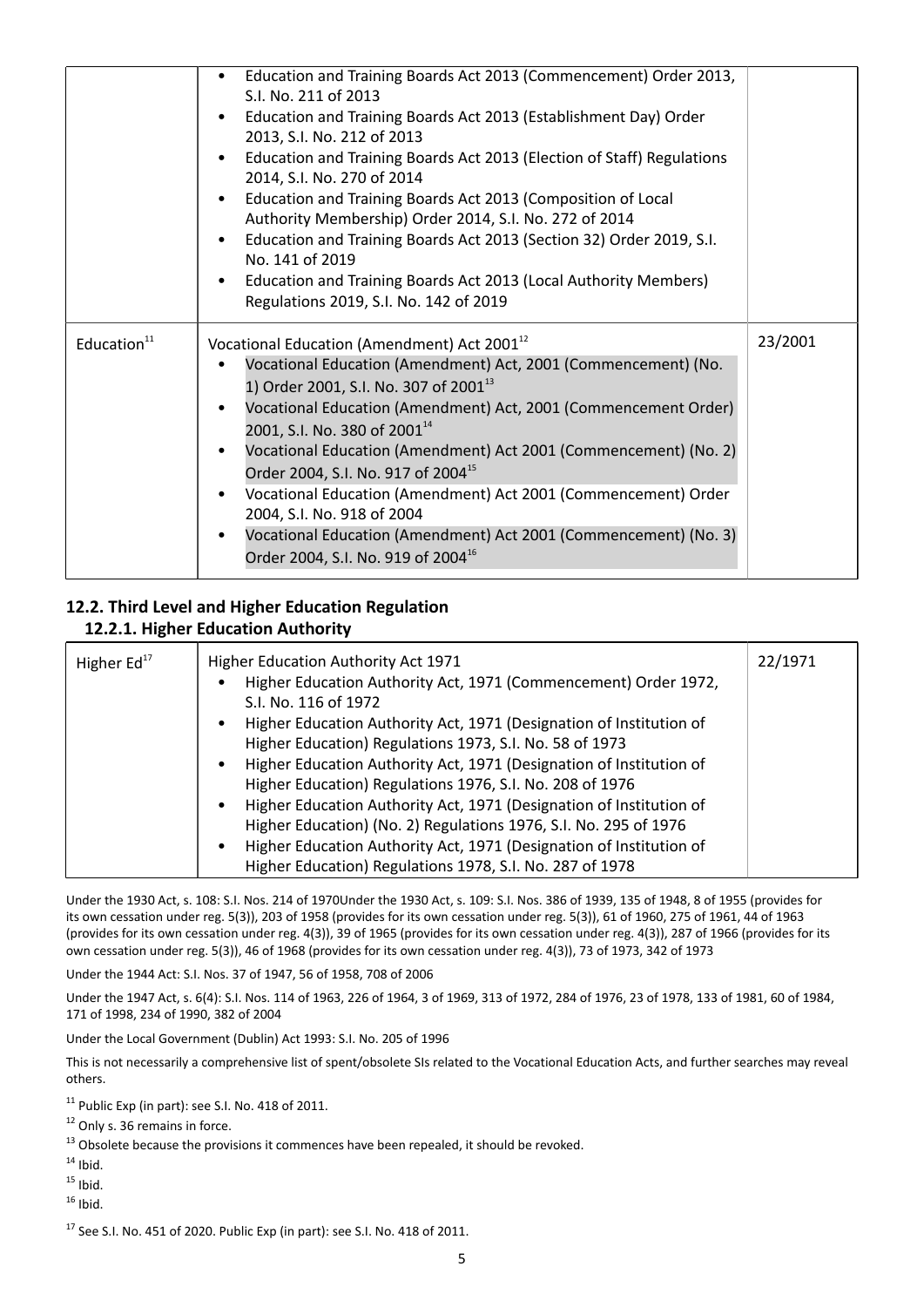| Higher Education Authority Act, 1971 (Designation of Institution of |  |
|---------------------------------------------------------------------|--|
| Higher Education) Regulations 1979, S.I. No. 423 of 1979            |  |
|                                                                     |  |

#### **12.2.2. Qualifications and Quality Assurance Authority of Ireland**

| Higher Ed <sup>18</sup> | Qualifications and Quality Assurance (Education and Training) Act 2012 <sup>19</sup><br>Qualifications (Education and Training) Act 1999 (Section 31(5))<br>(Recognition of the Charter of Galway-Mayo Institute of Technology)<br>Order 2008, S.I. No. 262 of 2008 <sup>20</sup><br>Qualifications and Quality Assurance (Education and Training) Act 2012<br>$\bullet$<br>(Commencement) Order 2012, S.I. No. 421 of 2012<br>Qualifications and Quality Assurance (Education and Training) Act 2012<br>$\bullet$<br>(Establishment Day) Order 2012, S.I. No. 436 of 2012<br>Qualifications and Quality Assurance (Education and Training) Act 2012<br>$\bullet$<br>(Operational name of Authority) Order 2012, S.I. No. 437 of 2012<br>Qualifications and Quality Assurance (Education and Training) Act 2012<br>$\bullet$<br>(Appeals) Regulations 2014, S.I. No. 503 of 2014 | 28/2012 |
|-------------------------|----------------------------------------------------------------------------------------------------------------------------------------------------------------------------------------------------------------------------------------------------------------------------------------------------------------------------------------------------------------------------------------------------------------------------------------------------------------------------------------------------------------------------------------------------------------------------------------------------------------------------------------------------------------------------------------------------------------------------------------------------------------------------------------------------------------------------------------------------------------------------------|---------|
| Higher $Ed21$           | Qualifications and Quality Assurance (Education and Training) (Amendment)<br>Act 2019<br>Qualifications and Quality Assurance (Education and Training)<br>(Amendment) Act 2019 (Section 37) (Commencement) Order 2019, S.I.<br>No. 419 of 2019<br>Qualifications and Quality Assurance (Education and Training)<br>$\bullet$<br>(Amendment) Act 2019 (Commencement) (No.2) Order 2019, S.I. No.<br>540 of 2019                                                                                                                                                                                                                                                                                                                                                                                                                                                                   | 32/2019 |

#### **12.3. Institute for Advanced Studies**

| Higher Ed <sup>22</sup> | Institute for Advanced Studies Act 1940<br>Institute for Advanced Studies (School of Celtic Studies) Establishment<br>Order 1940 [Vol. XXX p. 389], S.R.& O. No. 308 of 1940<br>Institute for Advanced Studies (School of Theoretical Physics)<br>Establishment Order 1940 [Vol. XXX p. 409], S.R.& O. No. 309 of 1940<br>Institute for Advanced Studies (School of Cosmic Physics)<br>Establishment Order 1947 [Vol. XXXVII p. 747], S.R.& O. No. 77 of 1947<br>Institute for Advanced Studies (School of Celtic Studies) Establishment<br>Order, 1940 (Amendment) Order 1947 [Vol. XXXVII p. 743], S.R.& O.<br>No. 327 of 1947<br>Institute for Advanced Studies (School of Theoretical Physics)<br>Establishment Order 1947 [Vol. XXXVII p. 767], S.R.& O. No. 328 of<br>1947<br>Institute For Advanced Studies (Establishment Orders) (Amendment)<br>Order 1975, S.I. No. 105 of 1975 | 13/1940 |
|-------------------------|-------------------------------------------------------------------------------------------------------------------------------------------------------------------------------------------------------------------------------------------------------------------------------------------------------------------------------------------------------------------------------------------------------------------------------------------------------------------------------------------------------------------------------------------------------------------------------------------------------------------------------------------------------------------------------------------------------------------------------------------------------------------------------------------------------------------------------------------------------------------------------------------|---------|
| Higher $Ed^{23}$        | Institute for Advanced Studies (Amendment) Act 1967                                                                                                                                                                                                                                                                                                                                                                                                                                                                                                                                                                                                                                                                                                                                                                                                                                       | 2/1967  |

<sup>18</sup> See S.I. No. 451 of 2020.

<sup>21</sup> See S.I. No. 451 of 2020.

<sup>22</sup> See S.I. No. 451 of 2020. Public Exp (in part): see S.I. No. 418 of 2011.

<sup>23</sup> See S.I. No. 451 of 2020.

<sup>&</sup>lt;sup>19</sup> Repealed Qualifications (Education and Training) Act 1999 (26/1999). Two SIs ceased to have effect on repeal of their enabling provision (26/1999, s. 1(2)), and should be revoked: S.I. Nos. 57 and 418 of 2001.

<sup>&</sup>lt;sup>20</sup> The enabling provision is Qualifications (Education and Training) Act 1999 (26/1999), s. 31(5). On repeal of the 1999 Act, Qualifications and Quality Assurance (Education and Training) Act 2012 (28/2012), s. 84(18) provided for the recognition of charters recognised under the previous s. 31 to be recognised under s. 82 of the 2012 Act.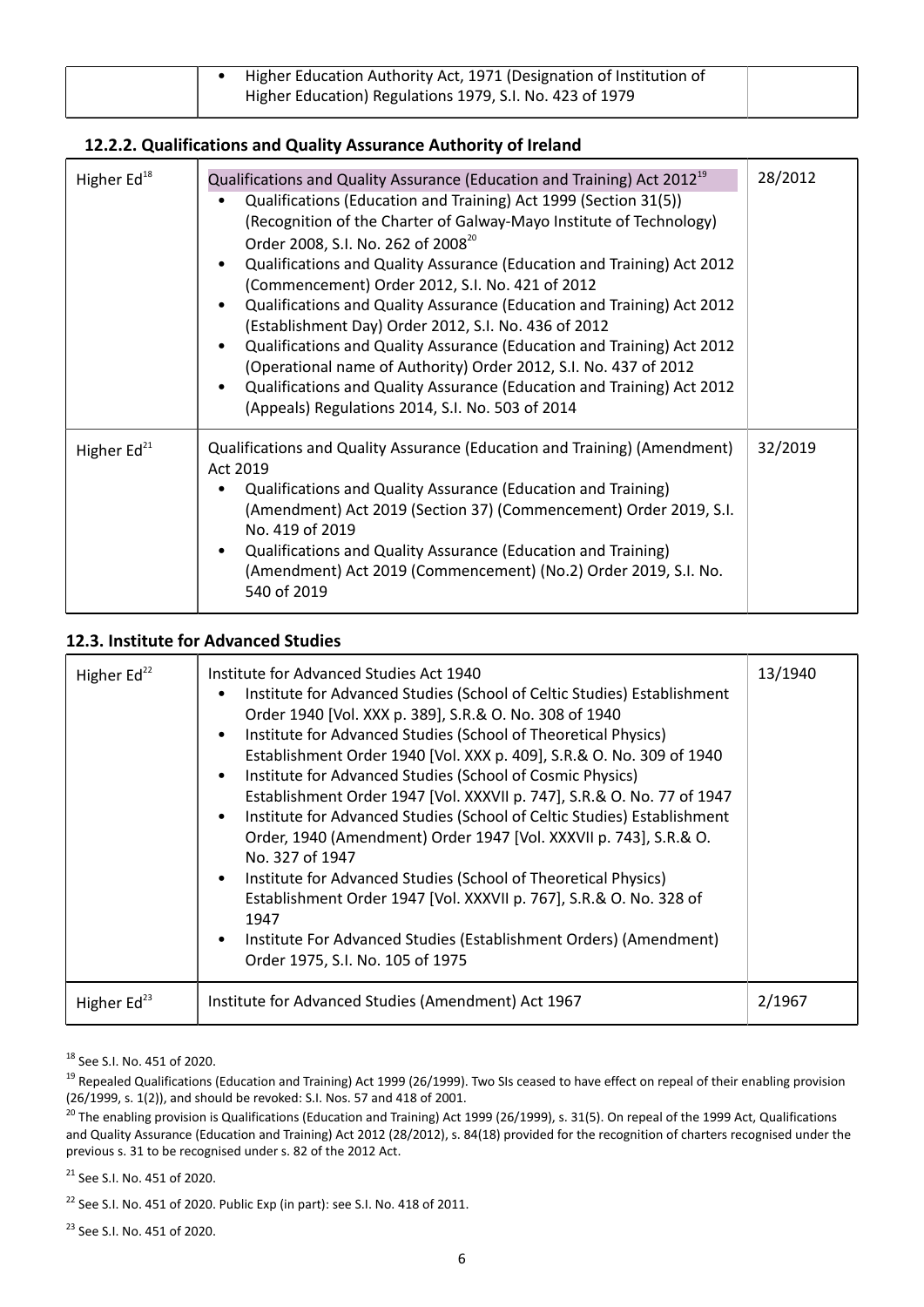#### **12.4. Institutes of Technology 12.4.1. General**

| Higher $Ed24$ | Institutes of Technology Act 2006<br>Institutes of Technology Act 2006 (Commencement) Order 2007, S.I.<br>No. 36 of 2007                                                                                                                                                                                                                                                                                                                                                                                                                             | 25/2006 |
|---------------|------------------------------------------------------------------------------------------------------------------------------------------------------------------------------------------------------------------------------------------------------------------------------------------------------------------------------------------------------------------------------------------------------------------------------------------------------------------------------------------------------------------------------------------------------|---------|
| Education     | Regional Technical Colleges Act 1992 <sup>25</sup><br>Regional Technical Colleges Act 1992 (Commencement) Order 1992,<br>S.I. No. 337 of 1992<br>Regional Technical Colleges Act 1992 (Amendment) Order 1997, S.I.<br>No. 149 of 1997<br>Regional Technical Colleges Act 1992 (Amendment) (No. 2) Order 1997,<br>S.I. No. 199 of 1997<br>Regional Technical Colleges Act 1992 (Change of Name of College)<br>Order 1997, S.I. No. 512 of 1997<br>Regional Technical Colleges Act 1992 (Change of Name of College)<br>Order 1998, S.I. No. 19 of 1998 | 16/1992 |
| Education     | Regional Technical Colleges (Amendment) Act 1994                                                                                                                                                                                                                                                                                                                                                                                                                                                                                                     | 29/1994 |
| Education     | Regional Technical Colleges (Amendment) Act 1999<br>Regional Technical Colleges (Amendment) Act 1999 (Section 5(5))<br>Order 2000, S.I. No. 129 of 2000                                                                                                                                                                                                                                                                                                                                                                                              | 20/1999 |

## **12.4.2. Dublin Institute of Technology**

### **12.5. National College of Art and Design**

| Higher $Ed^{26}$ | National College of Art and Design Act 1971<br>National College of Art and Design Act 1971 (Establishment Day) Order<br>1972, S.I. No. 108 of 1972 | 28/1971 |
|------------------|----------------------------------------------------------------------------------------------------------------------------------------------------|---------|
|------------------|----------------------------------------------------------------------------------------------------------------------------------------------------|---------|

# **12.6. Universities**

#### **12.6.1. General**

| Higher $Ed27$ | Universities Act 1997<br>Universities Act, 1997 (Commencement) Order 1997, S.I. No. 254 of<br>٠<br>1997<br>National University of Ireland, Cork (Change of Name of University)<br>٠<br>Order 1998, S.I. No. 446 of 1998<br>National University of Ireland, Dublin (Change of Name of University)<br>٠<br>Order 1998, S.I. No. 447 of 1998 | 24/1997 |
|---------------|-------------------------------------------------------------------------------------------------------------------------------------------------------------------------------------------------------------------------------------------------------------------------------------------------------------------------------------------|---------|
|               | Universities Act 1997 University College Cork National University of<br>٠<br>Ireland, Cork, S.I. No. 281 of 2005<br>University of Dublin Trinity College (Closed) Pension Scheme 2009, S.I.<br>$\bullet$<br>No. 493 of 2009<br>National University of Ireland, Maynooth (Closed) Pension Scheme<br>٠<br>2009, S.I. No. 494 of 2009        |         |

<sup>24</sup> See S.I. No. 451 of 2020.

<sup>25</sup> County Dublin Vocational Education Committee (Membership) Regulations 1999, S.I. No. 207 of 1999, made under this Act appears to be spent on repeal of Vocational Education legislation by Education and Training Boards Act 2013 (11.2013), s. 4 and sch. 1 part 1, and should be revoked.

<sup>26</sup> See S.I. No. 451 of 2020. Public Exp (in part): see S.I. No. 418 of 2011.

<sup>27</sup> See S.I. No. 451 of 2020. Public Exp (in part): see S.I. No. 418 of 2011.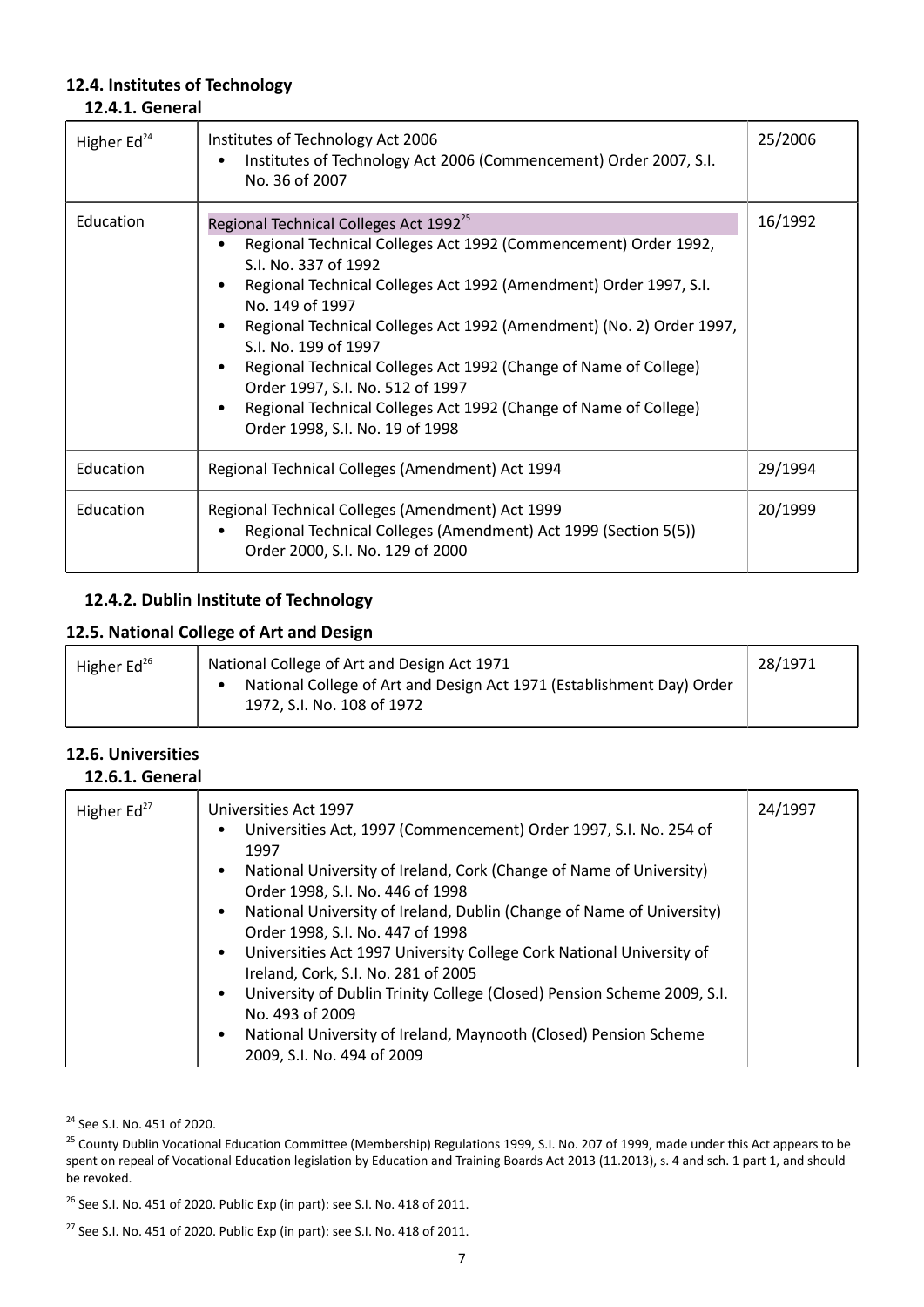|           | University College Dublin, National University of Ireland, Dublin<br>(Closed) Pension Scheme 2010, S.I. No. 96 of 2010<br>University College Cork - National University of Ireland, Cork (Closed)<br>Pension Scheme 2010, S.I. No. 97 of 2010<br>National University of Ireland, Galway Ollscoil na hÉireann, Gaillimh<br>(Closed) Pension Scheme 2010, S.I. No. 98 of 2010<br>National University of Ireland (Closed) Pension Scheme 2010, S.I. No.<br>283 of 2010<br>National University of Ireland, Maynooth Employee Superannuation<br>Scheme 2017, S.I. No. 542 of 2017<br>Trinity College Dublin, the University of Dublin Superannuation Scheme<br>2018, S.I. No. 393 of 2018<br>Universities Act 1997 (Section 54(3)) (University Authorisation) Order<br>2019, S.I. No. 638 of 2019 |         |
|-----------|----------------------------------------------------------------------------------------------------------------------------------------------------------------------------------------------------------------------------------------------------------------------------------------------------------------------------------------------------------------------------------------------------------------------------------------------------------------------------------------------------------------------------------------------------------------------------------------------------------------------------------------------------------------------------------------------------------------------------------------------------------------------------------------------|---------|
| Education | University Colleges Act 1940                                                                                                                                                                                                                                                                                                                                                                                                                                                                                                                                                                                                                                                                                                                                                                 | 30/1940 |

# **12.6.2. Dublin City University**

| Education | Dublin City University Act 1989                                                     | 15/1989 |
|-----------|-------------------------------------------------------------------------------------|---------|
|           | Dublin City University Act, 1989 (Commencement) Order 1989, S.I. No.<br>148 of 1989 |         |

# **12.6.3. National University of Ireland**

| Education         | National University of Ireland Act 1969                                                                                                                                                                                                                                                                        | 26/1969 |
|-------------------|----------------------------------------------------------------------------------------------------------------------------------------------------------------------------------------------------------------------------------------------------------------------------------------------------------------|---------|
| Education $^{28}$ | University College Galway Act 1929<br>University College, Galway (Increase of Grant) Order 1932 [Vol. XXI p.<br>$\bullet$<br>1025], S.R.& O. No. 3 of 1932 <sup>29</sup><br>University College, Galway (Increase of Grant) Order 1938 [Vol. XXI p.<br>$\bullet$<br>1031], S.R.& O. No. 5 of 1938 <sup>30</sup> | 35/1929 |
| Higher $Ed31$     | University College Dublin Act 1934                                                                                                                                                                                                                                                                             | 27/1934 |
| Education         | University College Dublin Act 1960                                                                                                                                                                                                                                                                             | 16/1960 |
| Higher $Ed^{32}$  | University College Galway (Amendment) Act 2006                                                                                                                                                                                                                                                                 | 1/2006  |

# **12.6.4. Technological Universities**

| Higher Ed <sup>33</sup> | Technological Universitites Act 2018<br>Technological Universities Act 2018 (Commencement) Order 2018, S.I.<br>$\bullet$<br>No. 124 of 2018<br>Technological Universities Act 2018 (Section 36) (Appointed Day) Order<br>$\bullet$<br>2018, S.I. No. 437 of 2018<br>Technological Universities Act 2018 (Section 36) (Appointed Day) Order<br>$\bullet$<br>2020, S.I. No. 568 of 2020 | 3/2018 |
|-------------------------|---------------------------------------------------------------------------------------------------------------------------------------------------------------------------------------------------------------------------------------------------------------------------------------------------------------------------------------------------------------------------------------|--------|
|-------------------------|---------------------------------------------------------------------------------------------------------------------------------------------------------------------------------------------------------------------------------------------------------------------------------------------------------------------------------------------------------------------------------------|--------|

<sup>28</sup> Public Exp (in part): see S.I. No. 418 of 2011.

 $31$  See S.I. No. 451 of 2020. Public Exp (in part): see S.I. No. 418 of 2011.

<sup>32</sup> See S.I. No. 451 of 2020.

<sup>33</sup> See S.I. No. 451 of 2020.

<sup>&</sup>lt;sup>29</sup> This SI appears to be obsolete and should be revoked.  $30$  Ibid.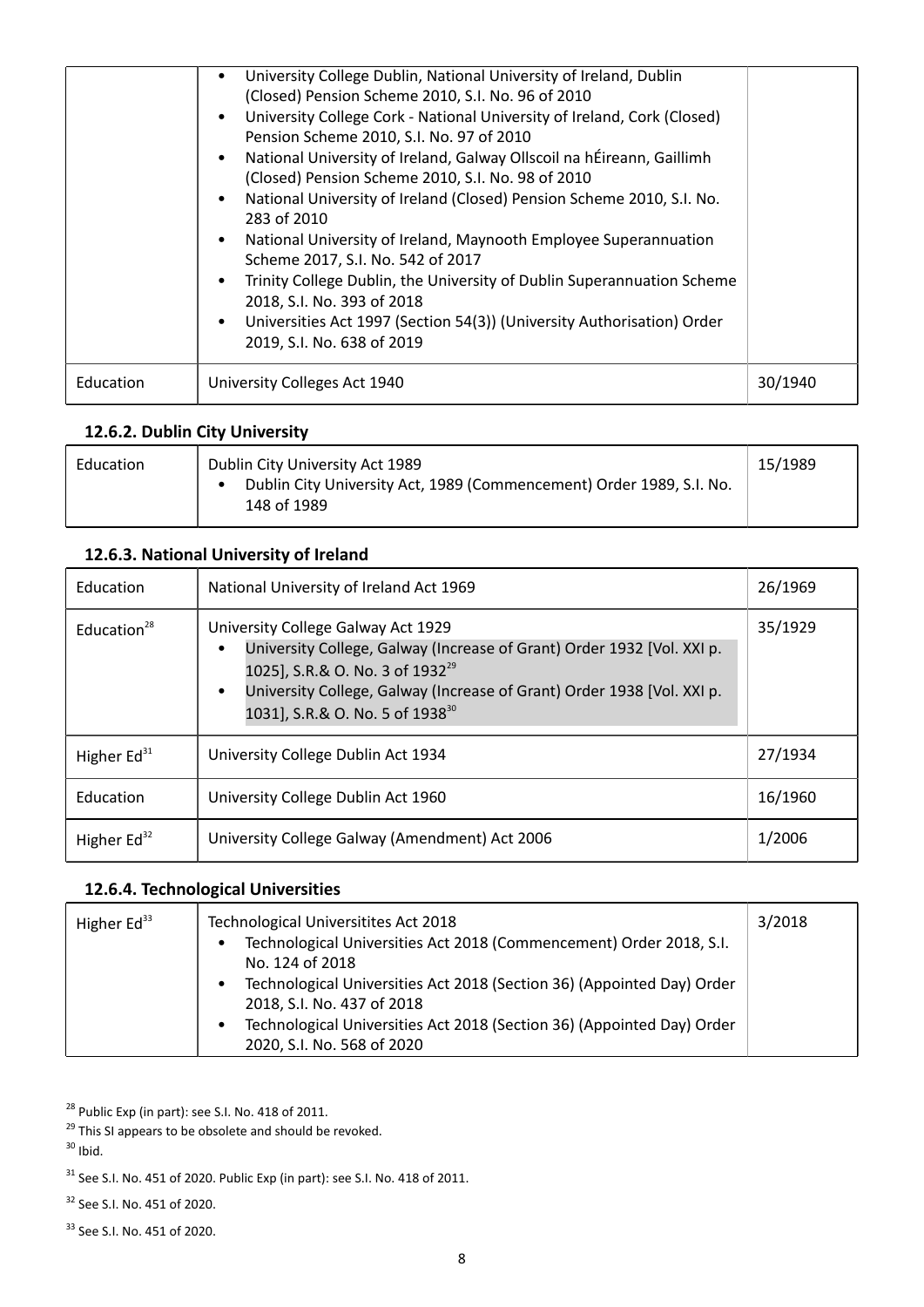| Technological Universities Act 2018 (Section 36) (Appointed Day) Order<br>2021, S.I. No. 360 of 2021 |
|------------------------------------------------------------------------------------------------------|
| Technological Universities Act 2018 (Section 36) (Appointed Day) Order                               |
| 2022, S.I. No. 56 of 2022<br>Technological Universities Act 2018 (Section 36) (Appointed Day)        |
| (No.2) Order 2022, S.I. No. 175 of 2022                                                              |

### **12.6.5. University of Limerick**

| Education     | University of Limerick Act 1989<br>University of Limerick Act, 1989 (Commencement) Order 1989, S.I. No.<br>147 of 1989                                                                   | 14/1989 |
|---------------|------------------------------------------------------------------------------------------------------------------------------------------------------------------------------------------|---------|
| Higher $Ed34$ | University of Limerick (Dissolution of Thomond College) Act 1991<br>University of Limerick (Dissolution of Thomond College) Act, 1991<br>(Commencement) Order 1991, S.I. No. 181 of 1991 | 16/1991 |

#### **12.7. Educational Exchange, Grants and Investment<sup>35</sup>**

| Foreign                 | Scholarship Exchange (Ireland and the United States of America) Act 1957 <sup>36</sup><br>Scholarship Exchange (Ireland and The United States of America) Act,<br>1957 (Commencement) Order 1957, S.I. No. 270 of 1957                                                                                                                                                                                                                                                                                           | 24/1957 |
|-------------------------|------------------------------------------------------------------------------------------------------------------------------------------------------------------------------------------------------------------------------------------------------------------------------------------------------------------------------------------------------------------------------------------------------------------------------------------------------------------------------------------------------------------|---------|
| Foreign $37$            | Educational Exchange (Ireland and the United States of America) Act 1991<br>Ireland-United States Commission For Educational Exchange<br>(Establishment Day) Order 1991, S.I. No. 354 of 1991                                                                                                                                                                                                                                                                                                                    | 12/1991 |
| Higher Ed <sup>38</sup> | George Mitchell Scholarship Fund Act 1998                                                                                                                                                                                                                                                                                                                                                                                                                                                                        | 50/1998 |
| Higher Ed <sup>39</sup> | George Mitchell Scholarship Fund (Amendment) Act 2010<br>George Mitchell Scholarship Fund (Amendment) Act 2010<br>(Commencement) Order 2010, S.I. No. 232 of 2010                                                                                                                                                                                                                                                                                                                                                | 3/2010  |
| Higher Ed <sup>40</sup> | Student Support Act 2011 <sup>41</sup><br>Student Support Act 2011 (Commencement of Certain Provisions)<br>Order 2011, S.I. No. 303 of 2011<br>Student Support Regulations 2011, S.I. No. 304 of 2011<br>Student Grant Scheme 2011, S.I. No. 305 of 2011<br>Student Support (Amendment) Regulations 2011, S.I. No. 381 of 2011<br>Student Support Act 2011 (Student Grants Appeals Board)<br>(Establishment Day) Order 2011, S.I. No. 451 of 2011<br>Student Grant (Amendment) Scheme 2011, S.I. No. 740 of 2011 | 4/2011  |

<sup>34</sup> See S.I. No. 451 of 2020.

<sup>35</sup> The Education (Amendment) Act 2012 (14/2012), s. 11, repealed the Scientific and Technological Education (Investment) Fund Act 1997 (46/1997) and the Scientific and Technological Education (Investment) Fund (Amendment) Act 1998 (53/1998), as the fund had been fully spent.

<sup>36</sup> In accordance with s. 18, the fund was wound up and the board was dissolved by Educational Exchange (Ireland and the United States of America) Act 1991 (12/1991), s. 6(1). This Act appears to be obsolete and should be repealed.

 $37$  Public Exp (in part): see S.I. No. 418 of 2011.

<sup>38</sup> See S.I. No. 451 of 2020. Public Exp (in part): see S.I. No. 418 of 2011.

<sup>39</sup> See S.I. No. 451 of 2020.

 $40$  See S.I. No. 451 of 2020. Public Exp (in part): see S.I. No. 418 of 2011.

<sup>41</sup> The Student Support Act 2011 (4/2011), s. 6 and sch. 1, repealed Local Authorities (Higher Education Grants) Act 1968 (24/1968), Local Authorities (Higher Education Grants) Act 1978 (26/1978) and Local Authorities (Higher Education Grants) Act 1992 (19/1992), subject to transitional provisions.